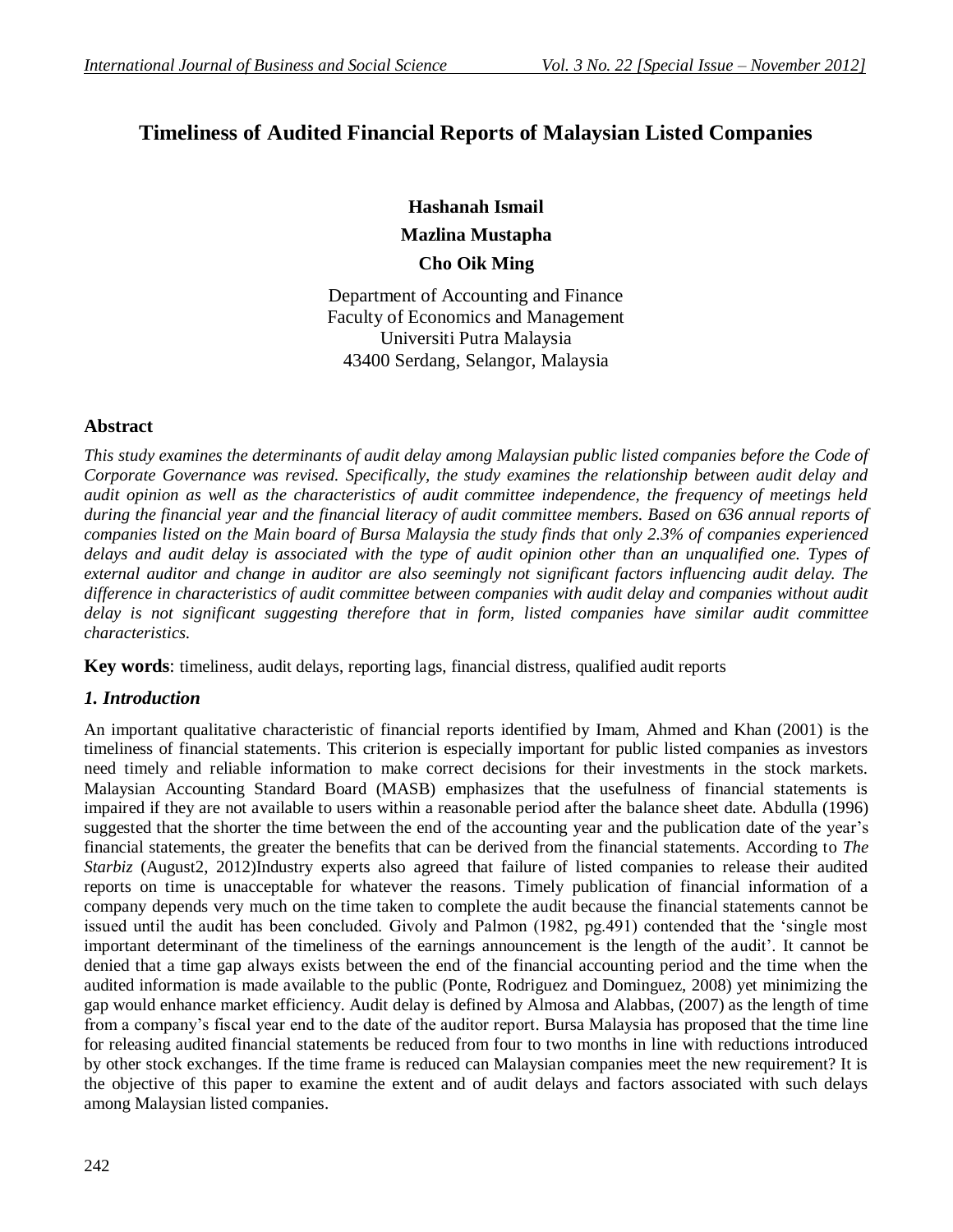## *2. Literature Review*

#### **2.1.Factors affecting delays**

Several studies have been conducted to explore an understanding of the determinants of audit delay. Studies in various countries show differences in respect of periods, methodology, variables introduced and conclusions obtained (Ponte, Rodriguez and Dominguez, 2008). In Spain, Ponte *et al.* (2008) found that there is a negative relationship between audit delay and the company size (measured by total assets) as well as the industry sector a company is operating in. Small companies are less visible in the market hence the audit delay is found to be shorter for larger companies rather than smaller companies. Companies in a highly regulated sector appear to experience less delay compared to those in less regulated sectors. However, as stated by Oliver (1991), organizations do not always conform and comply with the institutional pressures and, for this reason, delays occur. Carslaw and Kaplan (1991) extended prior research of audit delays in New Zealand capturing both auditor and corporate attributes in their model. The study found that only company size and losses are statistically significant for both 1987 and 1988. However, Almosa and Alabbas (2007) in Saudi Arabia showed a different result whereby size is found to be positively related to audit delay and company"s profitability and auditee sector are found to be inversely related to audit delay. The results showed that financial sector has a shorter audit delay. This is consistent with some existing studies which stated that highly-regulated industry like financial and energy sectors are more likely to have a shorter delay (Ponte *et. al*, 2008). Haw, Qi and Wu (2000) examined the relationship between firm performance and the timing of annual report releases in China. Their study found that good news firms tend to release their annual reports earlier than bad news firms, and loss firms release their annual reports the latest. Moreover, consistent with Chambers and Penman (1984) and Begley and Fischer (1998), firms unexpectedly accelerate the release of good news and delay the disclosure of bad news.

## **2.2.Auditor factor**

Leventis *et. al* (2005) reported that type of auditor, audit fees, the number of remarks in the audit report, the presence of extraordinary items and the expression of uncertainty in the audit report are all statistically significant factors in affecting timely reporting. Companies which choose the external auditor from internationally affiliated firms, or pay a premium audit fee have shorter audit report lag. Large multinational and more reputable auditing firms might take less time to conduct assurance services for several reasons. These companies may have more resources (Palmrose, 1986) and higher quality staff (Chan, Ezzamel and Gwilliam, 1993). Moreover, Francis and Wilson (1988) suggested that audit firms invest in their brand name reputation in order to command fee levels for higher quality assurance. Audit firms would then have an incentive to provide a higher quality audit in order to protect their brand name and future revenues. Auditees may be willing to pay a higher fee for the promptness of the assurance service which has been related in the literature to perceived audit quality (Carcello, Hermanson and McGrath,1992). On the other hand, companies that report extraordinary items in their income statement or have a large number of remarks, or an uncertainty qualification in their audit report have a longer audit report lag. All these reflect potentially bad news in the eyes of the users of the annual report. The result is consistent with Haw *et. al* (2000) which stated that bad news companies tend to release their annual reports later. As for the control variables like nature of ownership, profitability, gearing, number of subsidiaries, industry type, reliance on another auditor for an opinion, and a change of auditor from the previous year, no significant association have been found with audit delay. In Malaysia Raja Adzrin and Khairul Anuar (2003) found that audit delay in public listed companies from year 1996 to year 2000, is significantly longer for companies classified as non-financial industry, receiving other than unqualified audit opinions, incurring losses and having higher risk. This study also found that companies with the accounting year end other than 31 December and are being audited by small and medium size audit firms require longer period to audit. Based on literature therefore, audit delay is associated with several factors relating to the company itself, the auditors, or external factors.

# *3. Methodology*

#### **3.1.Data**

Data for this study is based on the 2006-2007 annual reports of Main Board companies. The annual reports are obtained from Bursa Malaysia website.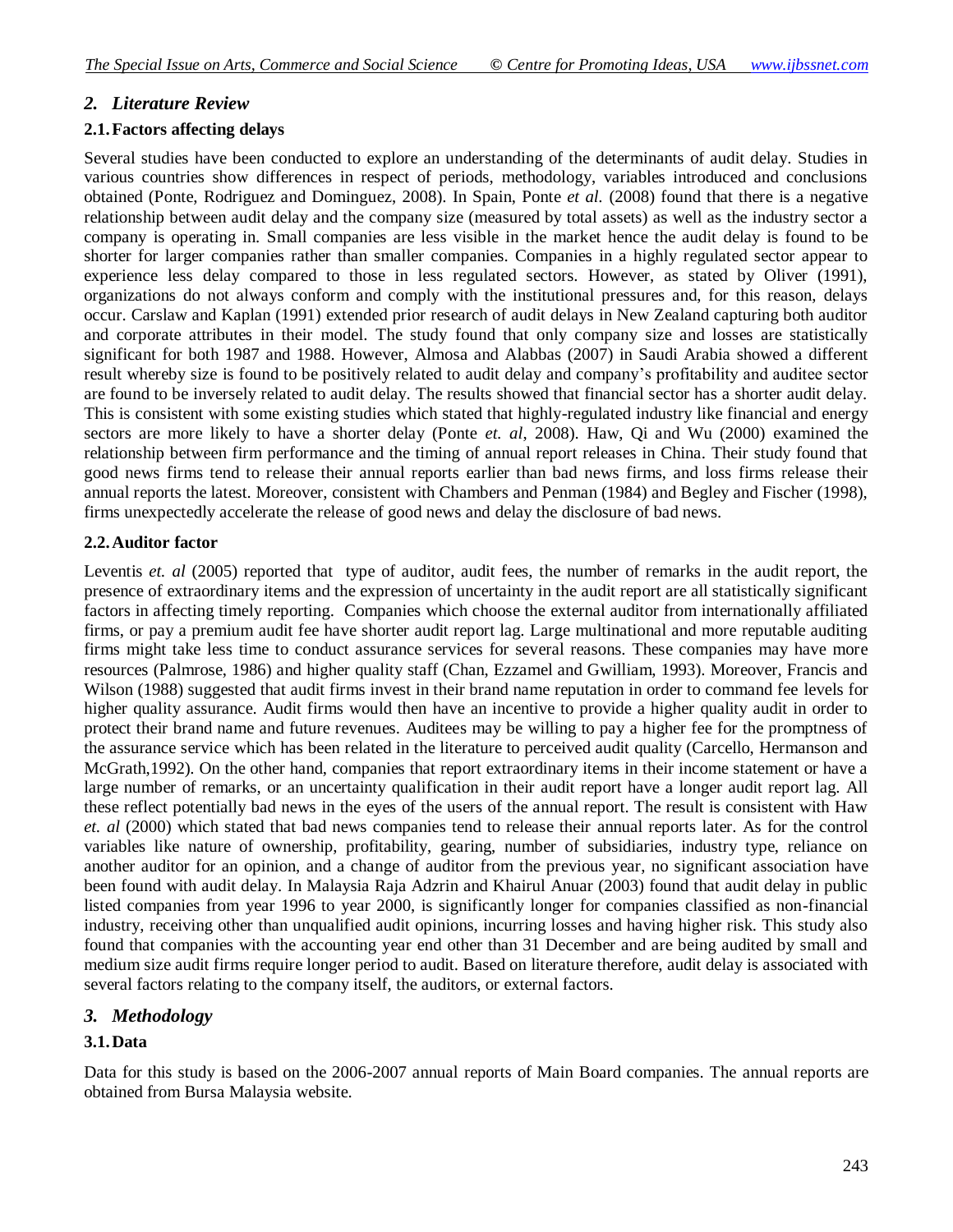This period is chosen because of two factors; the revision in the Code of Corporate Governance in relation to the composition of audit committee members beginning 2006 which could result in more effective monitoring for timely submission of annual accounts and the adoption of International Financial Reporting Standards (IFRS) in Malaysia effective January 1, 2006 which could affect the timeliness in submission of annual reports too due to the complexity in the reporting requirements of IFRS. Ruzaidah and Takiah (2004) have shown that the quality of corporate annual reports is significantly related to certain characteristics of audit committee and timeliness is one of the important measures of quality in annual reports. The companies on main board are chosen for this study because public reprimands on audit delay are found to be more compared to companies from other boards and the most common violation of the Listing Requirements which merit a public reprimand by Bursa Malaysia is regarding timeliness in submission of annual reports (Ahmed Razman and Hashanah, 2003).

# **3.2.Measurements of audit delay**

Audit delay is measured as the number of days from the date of financial year end to the date of auditor report. Paragraph 9.23 (b) of the Bursa Securities Listing Requirements requires that the audited financial statements to be submitted within a period not exceeding four months from the financial year end. The independent variables, type of audit opinion issued, is quantified by two categories which is either it is an unqualified audit opinion or other than unqualified audit opinion. Types of audit opinion other than an unqualified one can be an unqualified opinion with emphasis of matter, qualified opinion, adverse opinion or a disclaimer. The characteristics of audit committee (AC), is measured by the independence of the board, frequency of meetings held and qualification of AC members. The study utilizes descriptive statistics to analyse data in relation to audit delay and the type of audit opinion as well as the characteristics of audit committee. Companies with audit delay are matched or paired to companies without audit delay. Four propositions are to be tested for association with audit delays: types of audit opinion, audit committee independence, regularity of meetings and financial literacy of its members.

# *4. Findings and Discussions*

| <b>Annual Reports</b>               | 2006 | 2007 | Total |
|-------------------------------------|------|------|-------|
| Companies with audit delay          |      |      |       |
| Companies without audit delay       | 557  | 597  | 1,154 |
| Annual reports unavailable          | 68   | 30   | 98    |
| Companies with undated audit report |      |      |       |
| Grand total                         | 636  | 636  | 272   |

From Table 1 only 2.3% of the audit reports examined experienced delays with slightly more in 2006 compared to 2007 with one company having repeated audit delay in both years respectively. This rate is lower than previously reported by Hashanah and Razman (2003) in an earlier time period. The rest of the companies are all first-time delays. Since the number of companies with audit delay is too small for statistical test, only descriptive analysis will be performed.

**Table 2: Types of Audit Opinion Associated with Audit delay**

| <b>Audit Opinion</b> | Year 2006 |      | Year 2007 |     | Total     |      |
|----------------------|-----------|------|-----------|-----|-----------|------|
|                      | Frequency | $\%$ | Frequency | %   | Frequency | $\%$ |
| Unqualified          |           |      |           |     |           | 33   |
| <b>EOM</b>           |           |      |           |     |           | 53   |
| Disclaimer           |           |      |           |     |           |      |
| Grand total          |           | .00  |           | 100 |           | 100  |

Out of the 15 companies with audit delay, only one third received an unqualified opinion, with slightly more than half receiving an Emphasis of Matter (EOM) report indicating that most audit delays are related to companies in financial distress. For year 2007, there is an even distribution of companies between unqualified audit opinions and "others". According to Haw *et. al* (2000), good news firms tend to release their annual reports earlier than bad news firms, and loss firms release their annual reports the latest. Subsequently, audit opinion other than an unqualified one which is associated mostly with audit delay usually conveys a signal of problems or bad news.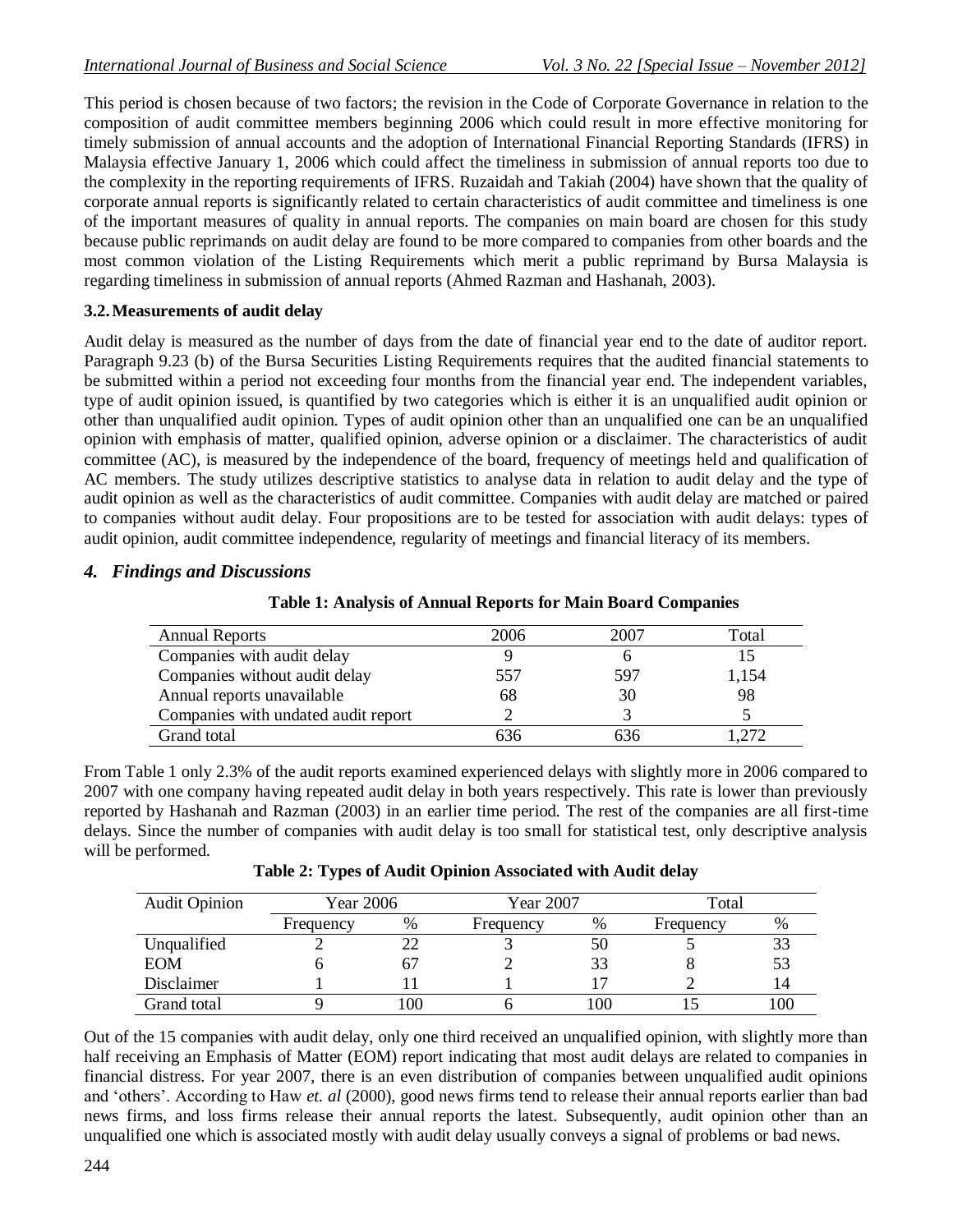It implies that something unusual or serious has happened and more time is needed to extend audit work in order to resolve the problem. From the range of distribution of the companies, it appears that audit opinion is associated with audit delay and this is consistent with the findings of previous studies, being one of them stated that qualified audit opinions are released later than unqualified opinions (Soltani, 2002). In this study, audit delay seems to be associated mostly with audit opinion other than an unqualified one.

Among the companies that receive an emphasis of matter opinion, the issue is regarding net loss in the company that causes default in loan obligation when they fall due which subsequently cast doubt about the going concern status of the company. Such companies depend on the successful outcome of restructuring plans which at the date of audit report, the result is not yet known for example quoting an excerpt from one audit report: "We draw attention to Note 2 to the Financial Statements. The Group incurred losses of RM126.3 million and RM369.6 million (as restated) for the financial years ended 31 December 2006 and 2005. The Company also incurred losses of RM192.6 million and RM381.9 million (as restated) for the financial years ended 31 December 2006 and 2005. The financial statements of the Group and the Company have continued to be prepared on the basis of accounting principles applicable to a going-concern. This going-concern basis presumes that the Group and the Company will be able to operate and generate sufficient cash flows in the foreseeable future and financial support from their lenders will continue to enable the Group and the Company to meet their obligations as and when they fall due and, accordingly, the realization of their assets and settlement of their liabilities will occur in the ordinary course of business".

One of the consequences of having doubt in going concern is to cause the company to be put under the list of PN 17 (Practice Note 17) companies for further monitoring. In Paragraph 2.1 (e) of Practice Note 17 issued by Bursa Malaysia, it has outlined one of the criterion about going concern that may cause a firm to be put under the list of PN 17 companies is whereby "the auditors have expressed a modified opinion with emphasis on the listed issuer"s going concern in the listed issuer's latest audited accounts and the shareholders' equity of the listed issuer on a consolidated basis is equal to or less than 50% of the issued and paid-up capital of the listed issuer". The main reason why companies received an audit report which departs from an unqualified report is uncertainty as to its going concern status. Paragraph 26 of the International Standard on Auditing, ISA 570 has outlined further audit procedures to be performed when uncertainties of going concern have arisen. It is the auditor"s responsibility to extend audit work in order to dispel or confirm going concern uncertainties. However, such an extension would inevitably mean more time involved in the finalization of accounts and therefore, extended audit time may affect the timeliness of information released through annual report (Hashanah, 1998).

Besides the issue of going concern, material litigation is another reason of the examined companies getting an emphasis of matter audit opinion. Furthermore, emphasis of matter is also used when the auditors want to draw extra attention to some issues which they think is necessary.

The main cause for disclaimers is doubt about going concern with no adjustments in the basis of preparation of the financial statements. Other reasons are involvement in material litigation, failure in preparing subsequent management accounts and failure of auditors to obtain sufficient evidence on some matters. All these have caused the auditors to disclaim an opinion. An example of disclaimer: "Because of the significance of the matters as discussed in the Basis for Disclaimer of Opinion section, we do not express an opinion on the financial statements."

| <b>Audit Opinion</b> | Mean Delay (Days) |           |       |  |  |
|----------------------|-------------------|-----------|-------|--|--|
|                      | Year 2006         | Year 2007 | Total |  |  |
| Unqualified          |                   | 46        | 30    |  |  |
| Others               |                   | l 40      | 80    |  |  |

| <b>Table 3: Mean Delay and Types of Audit Opinion</b> |  |  |  |
|-------------------------------------------------------|--|--|--|
|-------------------------------------------------------|--|--|--|

From Table 3 the mean delay in days is calculated by summing up the days of delay then divided by the number of companies in certain category. It is seen that mean delay for companies receiving an unqualified audit opinion is shorter as compared to companies with audit opinion other than an unqualified audit opinion. The data appears to be consistent with findings from some previous studies which stated that the more serious the qualification, the greater the delay (Soltani, 2002) and companies with uncertainty qualification in their audit report have a longer audit report lag (Leventis *et. al*, 2005).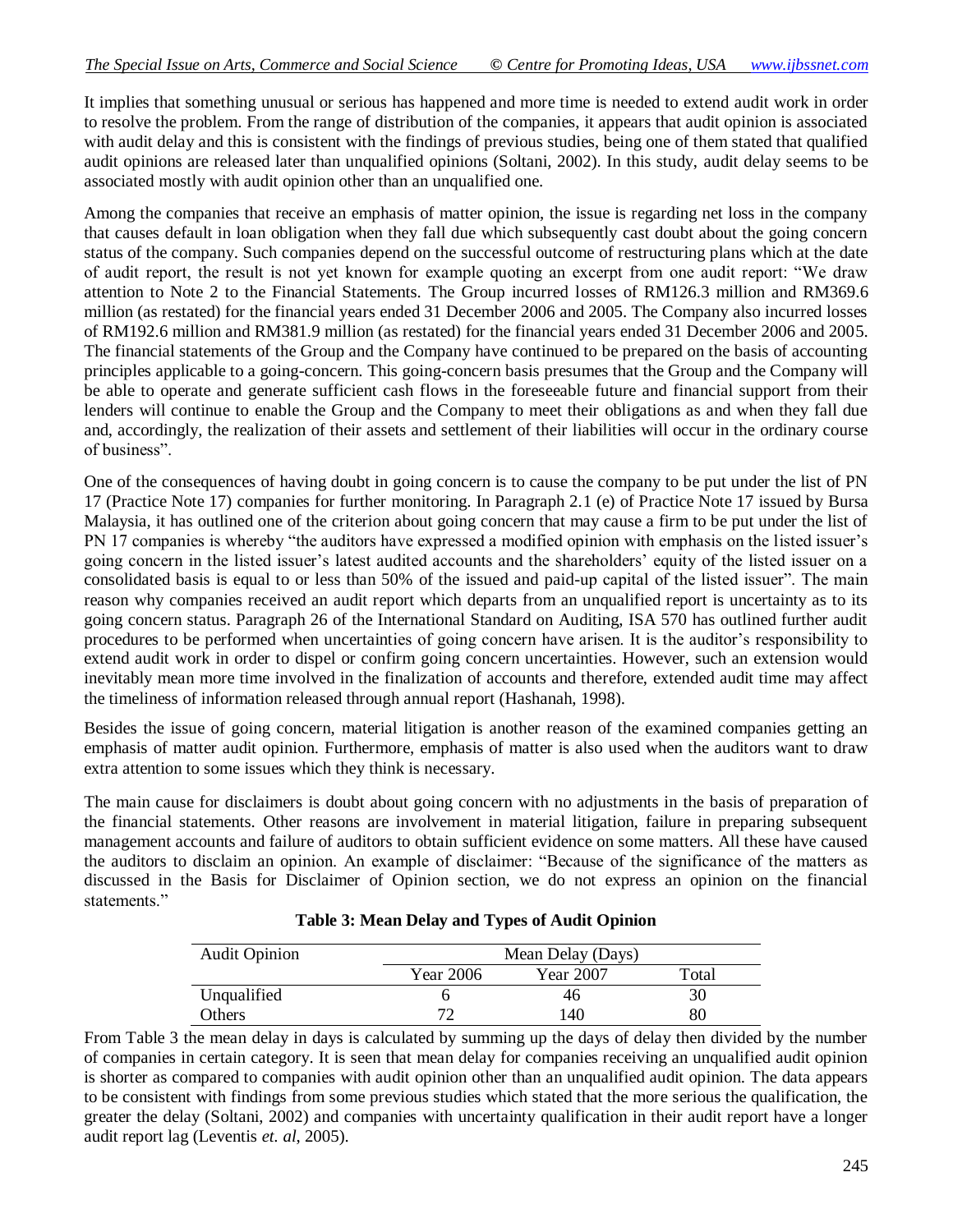Mean delay in year 2007 is relatively longer because the days of delay is longer for some companies. The range of delay in year 2007 is from 3 days to 216 days while in year 2006 is only from 3 days to 90 days.

|                                       | 2006           |      |               |         | 2007           |      |                   |      |
|---------------------------------------|----------------|------|---------------|---------|----------------|------|-------------------|------|
|                                       | $(N=9)$        |      |               |         | $(N=6)$        |      |                   |      |
| Analysis                              | Companies with |      | Companies     |         | Companies with |      | Companies without |      |
|                                       | audit delay    |      | without audit |         | audit delay    |      | audit delay       |      |
|                                       |                |      | delay         |         |                |      |                   |      |
|                                       | Frequency      | $\%$ | Frequency     | $\%$    | Frequency      | $\%$ | Frequency         | $\%$ |
| <b>Audit opinion</b>                  |                |      |               |         |                |      |                   |      |
| Unqualified                           | 2              | 22   | 8             | 89      | 3              | 50   | 5                 | 83   |
| <b>Others</b>                         |                | 78   |               | 11      | 3              | 50   |                   | 17   |
|                                       | 9              | 100  | 9             | 100     | 6              | 100  | 6                 | 100  |
|                                       |                |      |               |         |                |      |                   |      |
|                                       | Average        |      | Average       | Average |                |      | Average           |      |
| <b>Audit Committee</b><br>Independent |                |      |               |         |                |      |                   |      |
| directors                             | 2.44           |      | 2.56          |         | 2.67           |      | 2.17              |      |
| Meetings held                         | 5.89           |      | 5.11          |         | 5.17           |      | 4.83              |      |
| Qualified directors                   | 1.89           |      | 1.89          |         | 2.5            |      | $\overline{2}$    |      |

## **Table 4: Audit committee characteristics**

Table 4 indicates number of independent directors, number of audit committee meetings held during the financial year and number of qualified directors sitting on the board. There appears to be no significant difference between the companies with audit delay and companies without audit delay in terms of their characteristics of audit committee. This is perhaps the efforts of companies in complying with the Code of Corporate Governance, especially after its revision which could have caused all audit committees to look the same.

On the other hand, the number of independent and qualified directors has increased in year 2007. The increment is perhaps due to that public listed companies are working hard to comply after the revision of the Code. However, regardless of the revised Malaysian Code dated 1 October 2007 whereby the board should establish an audit committee comprising at least three members, a majority of whom are independent and all members of the audit committee should be non-executive directors, no 100% compliance is achieved. There are still companies with executive/non-independent directors sitting on the audit committee. This is perhaps it is not easy to comply due to difficulty in getting the right persons to be appointed.

# *5. Conclusion*

This paper examines the extent and nature of audit delays among Malaysian Main listed companies. The study reports that only 2% of Main companies showed delays in the period 2006-2007. Consistent with findings in some of the previous studies, audit delay appears to be associated with the types of audit opinion issued with the length of audit delay being longer for other than unqualified opinions. Characteristics of audit committee between companies with audit delay and companies without audit delay do not appear to be very different. Though there is enhanced compliance in the code of corporate governance especially after its revision, it is undeniable that compliance merely in form and structure is somehow easier than in substance. Whether the enhanced compliance has caused the audit committee to function more effectively in reducing audit delay or not is still unknown. Therefore, future research of audit delay may consider other measures of audit committee effectiveness rather than the three measures used in this study (independence, frequency of meetings and qualification) because compliance in form has caused the companies to look almost the same in their audit committee structure. That the delay is only 2.3% and reduced from the rate reported for periods 1998 -2002 does suggest that it is possible to reduce the submission time frame and deliver financial reports in a timelier manner.